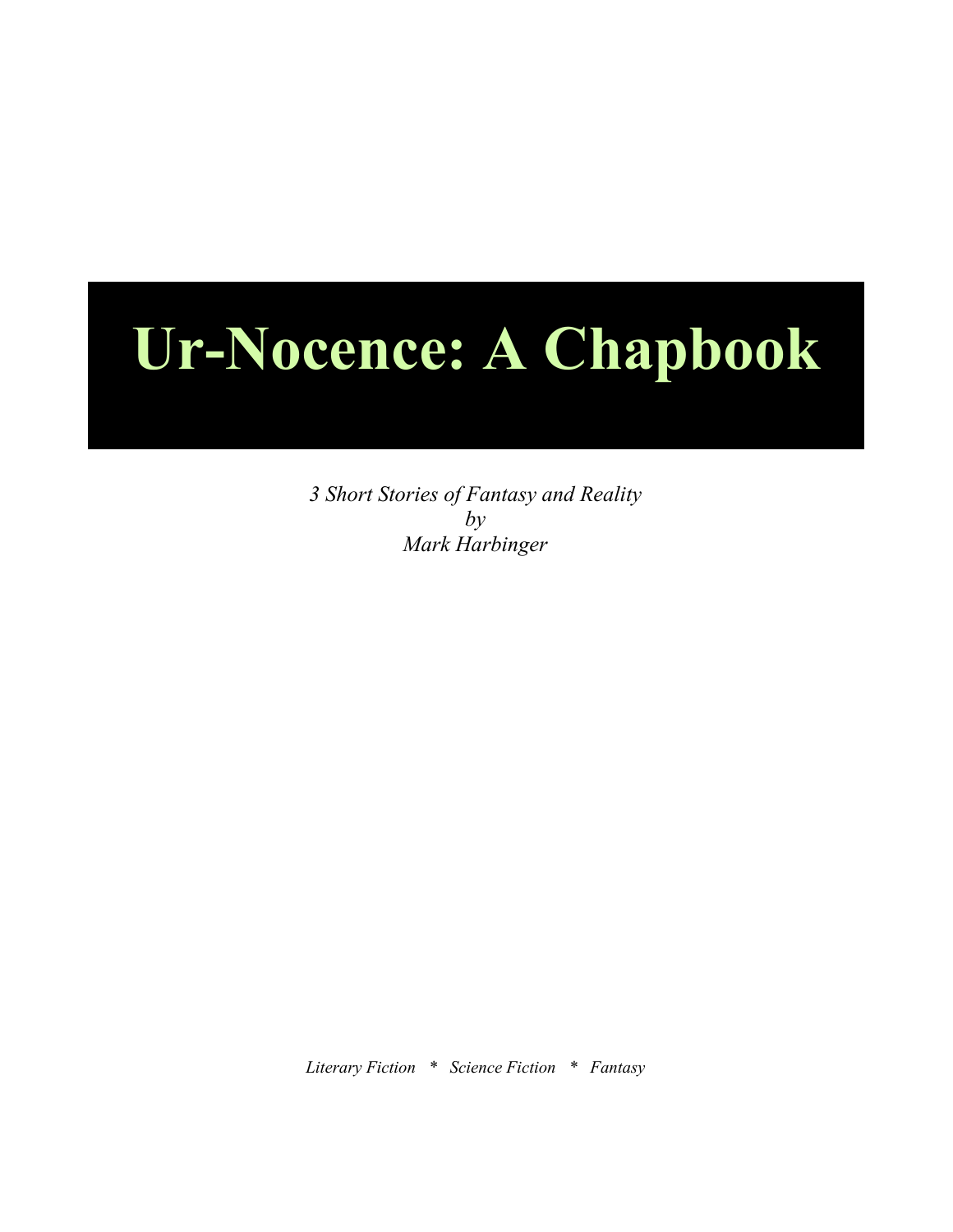prefix: **ur-**

1. primitive, original, or earliest. "urtext"

**nocent** [noh-suhnt]

Adjective. Rare.

- 1. harmful; injurious: nocent chemical waste and other toxins.
- 2. guilty; not innocent.

*UR-NOCENCE: A Chapbook* contains works of fiction. Any similarity between the names, places, persons, or incidents therein are entirely coincidental.

"Belay" is Copyright © 2022, courtesy of the author. "Friederike" is Copyright © 2021, having first appeared in online in the *Secret Attic* e-zine. "Retired" is Copyright © 2022, having first appeared online in the *Cult of Clio* e-zine.

All Rights Reserved.

**For more free short works, as well as my most current unhinged ravings, please feel free to visit my blog.**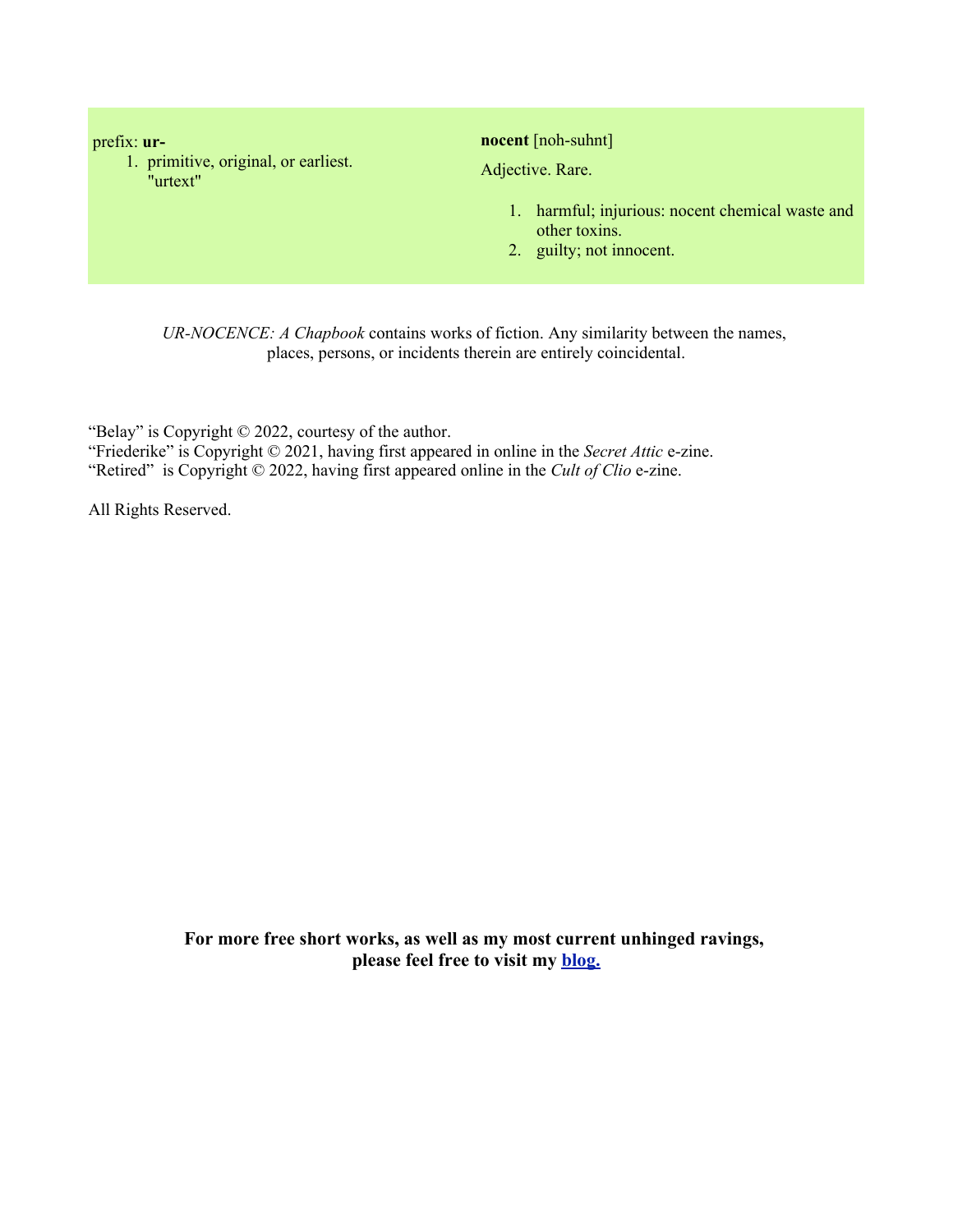*Nothing you do for children is ever wasted.* -Garrison Keillor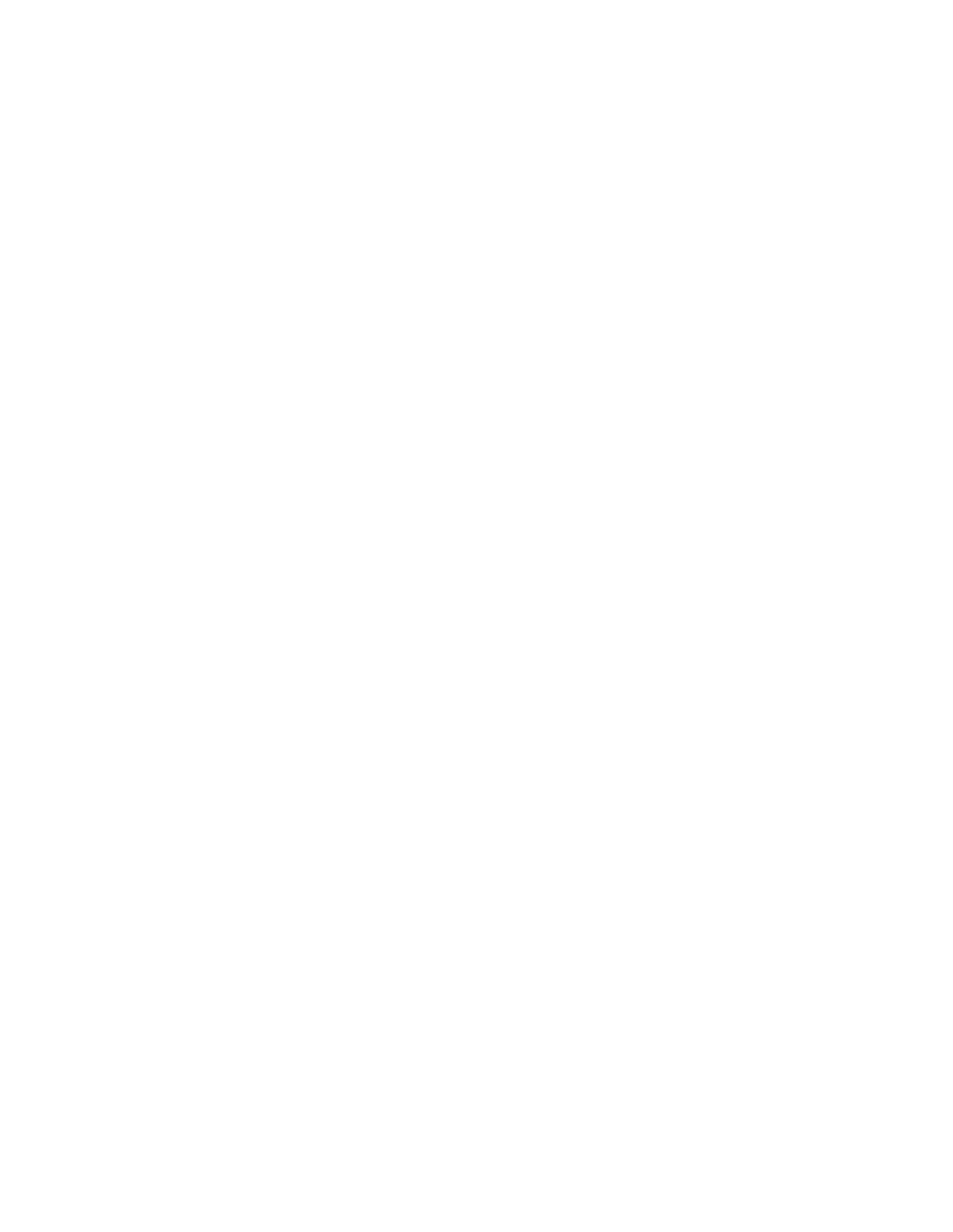## **Belay**

"*This is where I always fail,*" she thought, briefly pausing because it was true.

But this time was different. She had to make it.

Panic was setting in. She didn't bother to glance down; she already knew that the Man below was gaining on her.

This wall wasn't meant to be climbed. It was too sheer for amateurs and too short for experts. Up above, the rock wall ended at Branson's Lookout. She was only thirteen, so her experience with the Lookout was limited to what she'd heard about from others: The Make-Out Sessions. The True Love.

What hounded her from below was the opposite of that. The Man wasn't interested in her finding love. He didn't care about her. He just wanted what he wanted…

Sweat dripped from her face as she deliberately, directly, snatched the next crevice. There were no rock climbing shoes. No ropes or carabiner, like for practice. The Man didn't give her time for any of that.

She had tried to scale this many times before. But it had always been alone, for fun. To prove she didn't always fail, even when she fell.

She never feared that climb.

But this time she was afraid. The Man had her in his sights.

"C'mere, You!" he growled, as he easily chased her upwards. He was toying with her, of course. She couldn't escape him.

The realization fueled her. She moved quicker and quicker, pulling herself up with each step. And then she *slipped...*

#

Later, at the dinner table, he recounted her mistakes, each one of them, for Mom.

"She just needs to concentrate." he adjudged, as Mom nodded her assurances.

It had been another visit to the E.R. The doctors there knew the story. The rock climbing champion Dad pushing his young daughter. It seemed like every week there was another bruise, or scrape, or broken arm. *You're lucky we know you, Jim, or else we'd report this as abuse.*

And they laughed, their voices tumbling down on her like an avalanche of despair.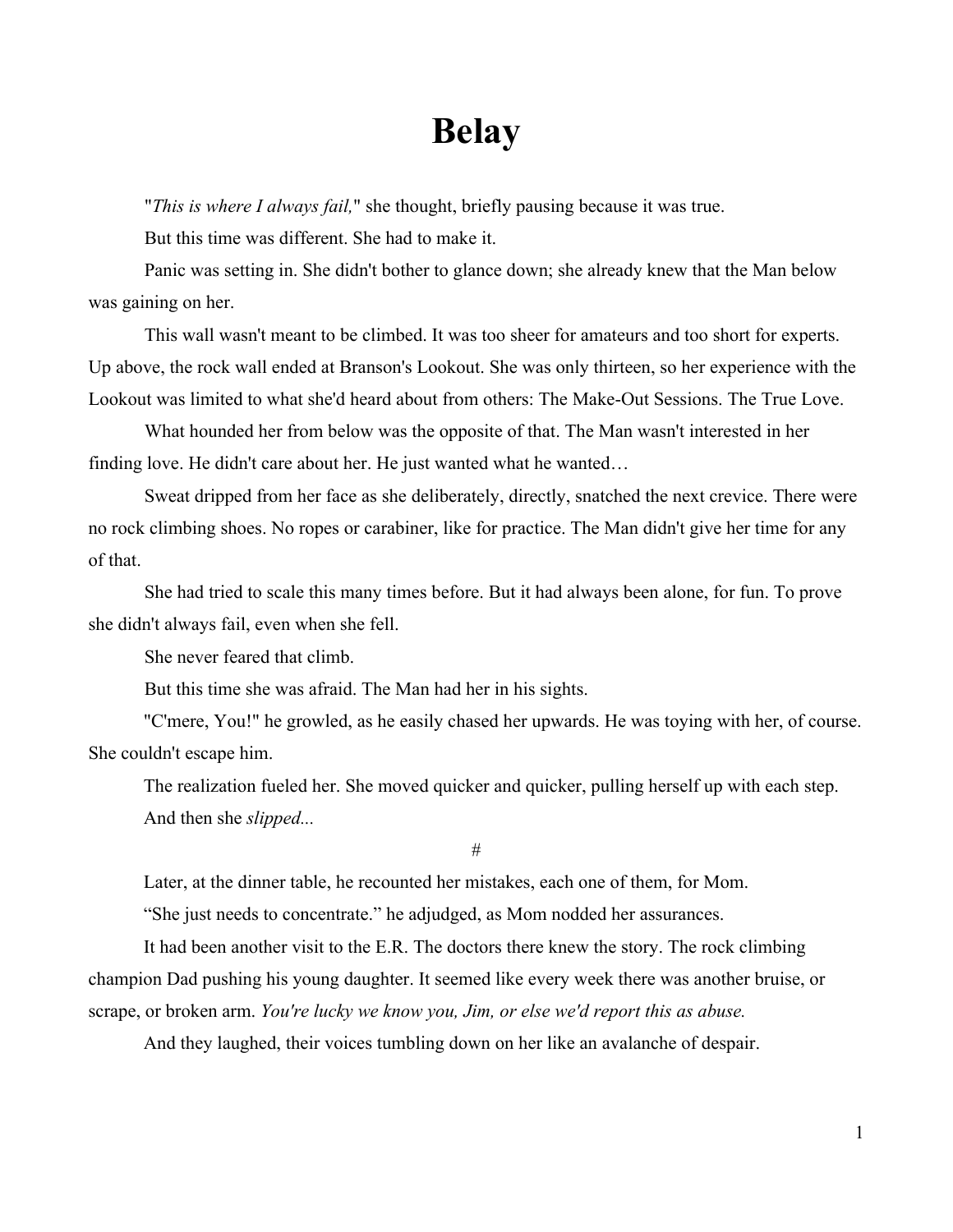## **FRIEDERIKE**

*"We are unfashioned creatures, but half made up, if one wiser, better, dearer than ourselves such a friend ought to be—do not lend his aid to perfectionate our weak and faulty natures."*  -Frankenstein's Creation

#

The candlelight shadows shivered at the sudden opening of the door behind her.

She caught her breath and readjusted herself—but didn't get up from the chair. Two heartbeats later, she recognized who it was by the faint smell of rotting flesh beneath the perfume and alcohol and decided to stay still. If he was going to kill her there would be no stopping him, anyway.

Without preamble: "Who is Fritz?" the monstrous visitor demanded.

She had to sigh at that: "Who, indeed?"

The daemon circled into view, towering over her with the grave air of a parent about to tuck their child in for bed. Beneath his overcoat and breaches, he was wrapped from head to toe in soaked bandages of methanol and gin. And where bandages failed, so, too, had his yellow flesh—rather the sinews and blood-soaked innards underneath were quite visible.

But she did not avert her eyes. She did not scream.

"You do well to hide your horror, Madam. But perhaps you and I have met before?" Its voice was surprisingly soft.

"Yes. I was there at the beginning. Your beginning. When you were just plans and drawings and equations. Such wishful fancies the genius of youth can produce."

Then the daemon did a strange thing, he removed his cap and bowed before her and apologized, "M'lady. You have my sincerest apologies for this intrusion. Indeed, since my...creator's death I have had every intention of dying, myself. It is, after all, what he wanted. But, somehow...I do not. And, so,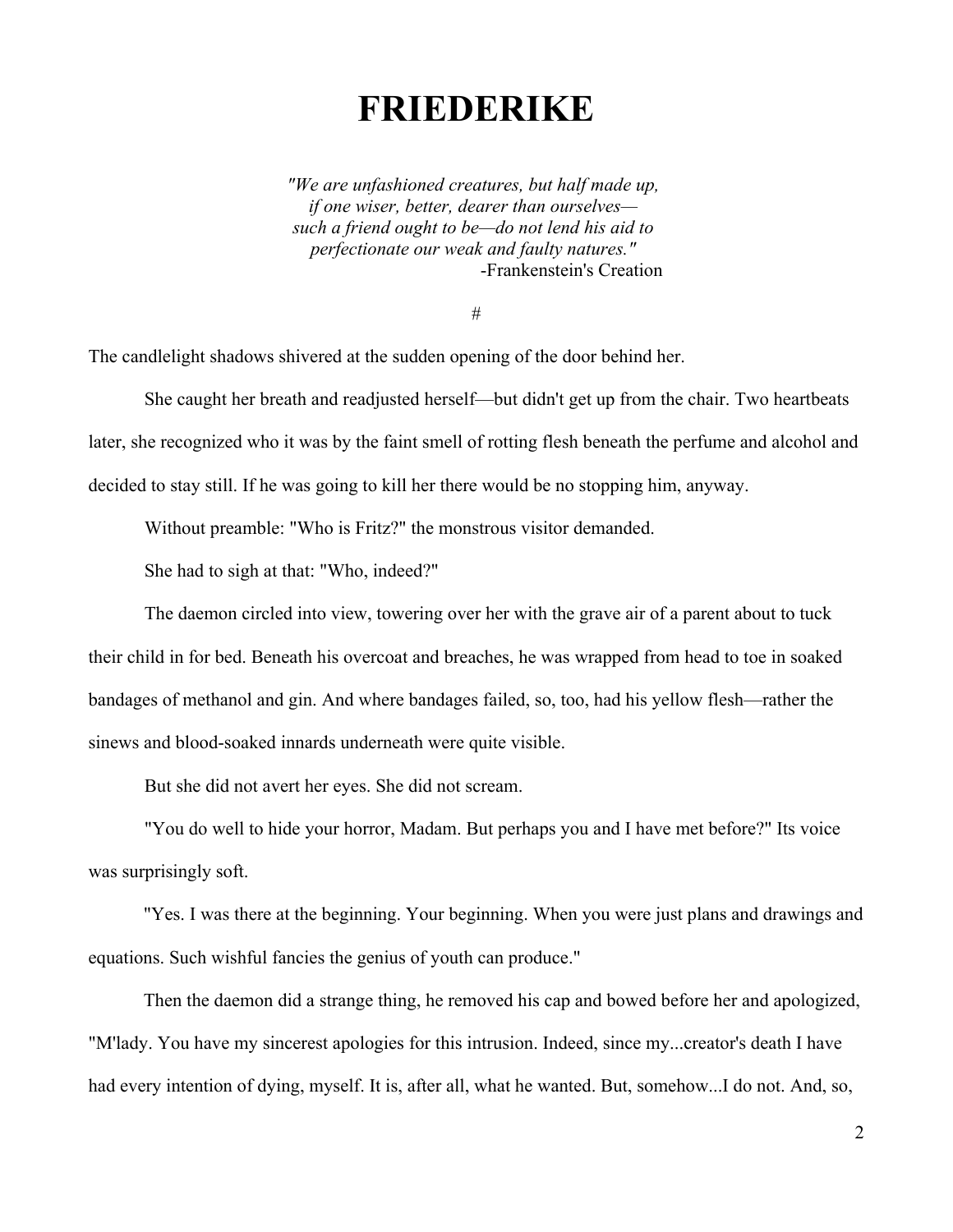as life continues, I have grown with the need to investigate and attempt to understand the mind of he who was my creator. And, so I further ask forgiveness that I broke into the laboratories in the far wing and read his journals...

"...Truthfully, they revealed nothing...

"...But, in another hand, written in the margins, from time to time are additional notes. And those are signed, each time: 'Fritz'. No mention of a 'Fritz' was ever made by the Doctor. And, yet, the sum total of his notes lack the raw emotion of those few simple annotations from this mysterious choir. I feel that, only upon meeting this 'Fritz' will I truly know Frankenstein."

She said nothing.

He rose to his full height and nearly brushed the ceiling. "Madam, I have observed this estate, the late Doctor's estate, from afar, for some time. And from my observations, I have gathered that you have inherited it. Further, you have become its curator. And, so this is what brings me here. And why I must again ask you: M'lady, please, who is this 'Fritz'?"

His sincerity nearly compelled an answer. Instead she rose and directed him to sit in her chair. It creaked under his weight, but it held.

"May I pour you a cup of tea?" She walked to the bureau, "I am Lady Friederike De'rogi. As you have surmised, I am both curator and caretaker of this place. Castle Frankenstein is now my home."

As she handed him his cup, she answered, "And 'Fritz' was my brother. It is a painful thing to recall! For, even as Fritz was my brother, he was best friends with Viktor and we, the three of us, would enjoy many a...holiday during our youth at University. Fritz was also a 'man of science' and, indeed, his key insights led to such formulae that Viktor was able to perform his...reanimations."

"You are saying your brother helped him make me?"

"No. Not directly. He was only there at the beginning when Viktor first discovered how to do it!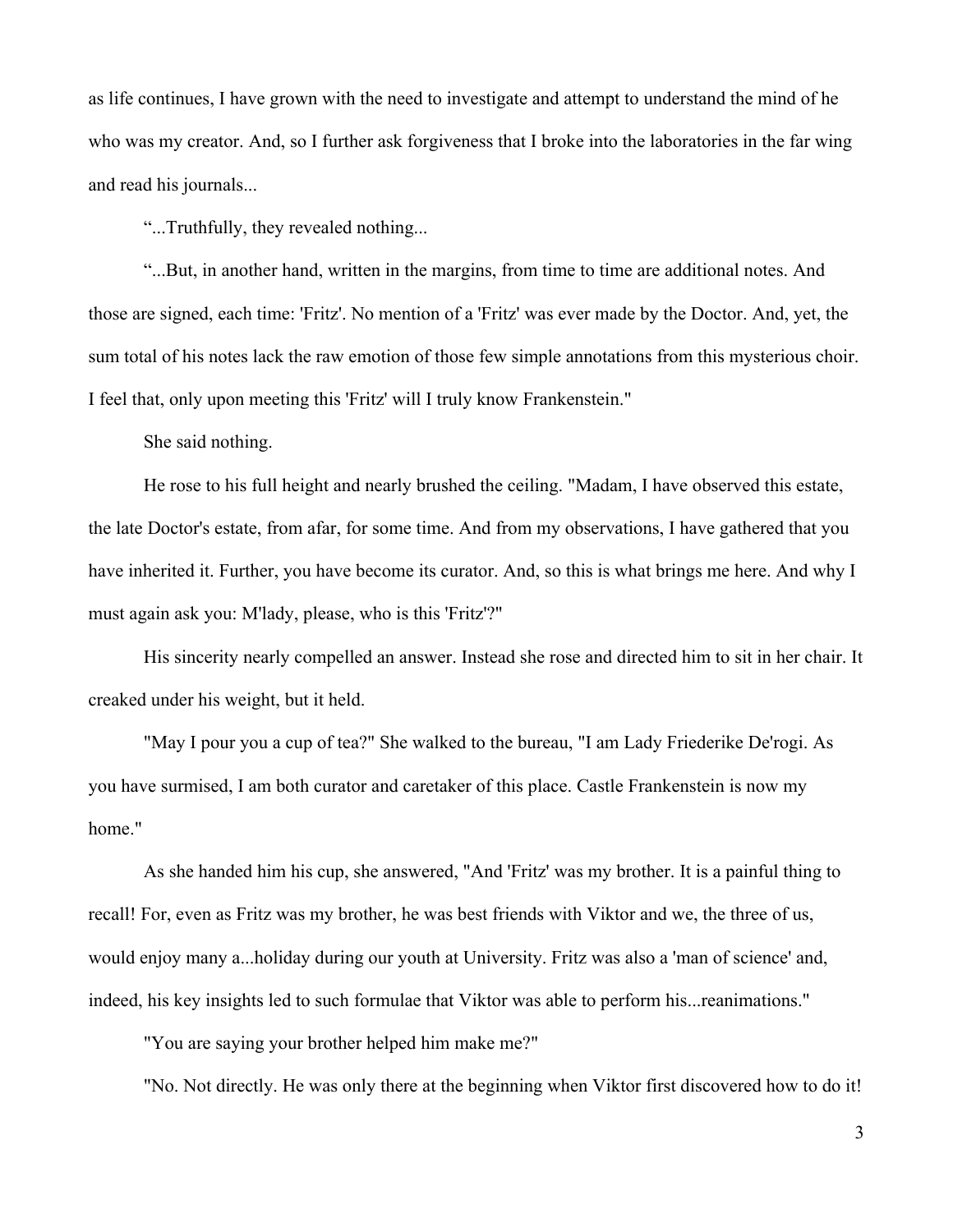But, to be clear: by my reckoning, the discovery would not have happened without Fritz. Yet soon after that, they had a falling out. Partly it was...my fault. My failing relationship with Viktor ended up confusing the issue. But mostly it was about pride. Viktor did not want to share any of the recognition with my brother. He sent me—sent us, away! And for a long while after that we didn't speak."

"M'lady, when you saw me you recognized me. Yet I have no memory of you."

Lady De'Rogi nodded, "Yes, he invited...Fritz back to be there at your creation. But, the evening before, instead of their reunion being a joyous occasion, Fritz demanded that Viktor abandon the project. Abandon this creation: you. Fritz believed that these processes could be used to...help the living. And that that would be nobler. Fritz just wanted to renew their relationship in a purer endeavor. But only if Viktor would stop this design, as it was an abomination against nature!"

If the daemon was offended, he didn't show it: "Were you there as well, M'lady?"

She brushed the hair from her eyes as she sipped her own cup, "No. Viktor and...my brother fought. And he struck Fritz with a...fatal blow. But not before Fritz could return home to me and describe all that transpired. He died in my arms. When I saw you, I deduced what had happened. Though you have less about you then what..."

"Aye, yes. Again, my apologies, Lady De'Rogi. It is merely that, while my spirit stays strong, as the good book says, the flesh is weak." She had to smile at his little joke, but said nothing.

At length, her visitor rose to leave: "And, so my quest comes to an end. For even as I hear you recount the flaws of the Doctor, I have come to realize that we all must make choices. And the time has long since past when Viktor Frankenstein's choices direct our fates."

He started to leave, but turned to finish. "The warp and woof of my life has been the doctor's madness. In the end, I must make my own choices in much the way one assembles a wooden pillar. Whereas once I only desired a pyre, now I see that such a pillar can also be a style upon which a great, lonely Saint can stand. The choice is mine. If...Fritz were here, I would tell him that."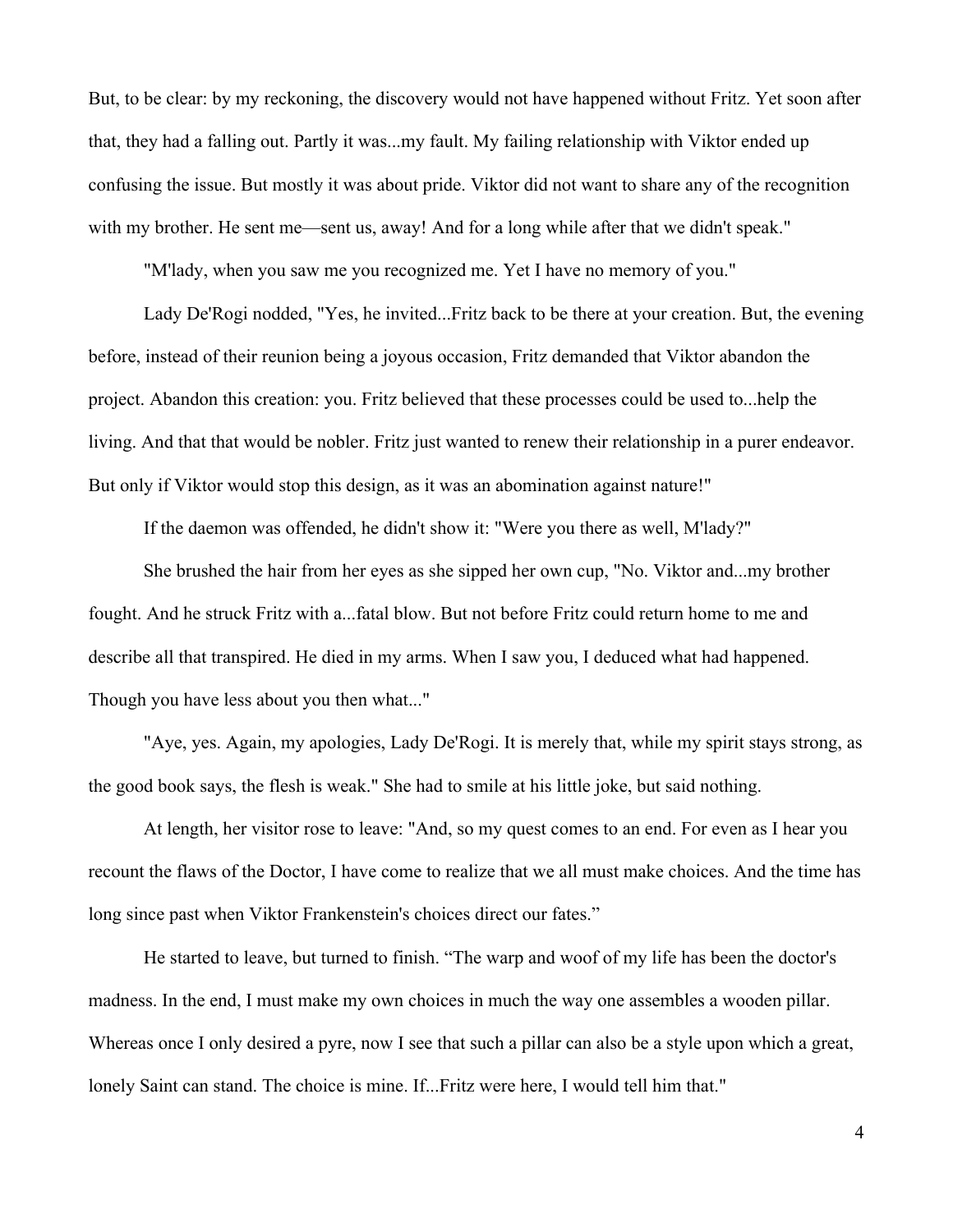At this, tears clouded Friederike's eyes.

She only said, "Fritz would be proud of whatever choice you made."

The daemon doffed his cap and left, never to be seen again.

#

It was a long time before Friederike, or "Fritz" as Viktor always called her, left the study for the lavatory.

She slowly preceded down the hallway, mirrors on either side of her reflecting her reflection backwards into an infinite continuity of her female form. Slowly, front to back, those reflections shifted from one side to the other within the frames, until they disappeared, only to reappear in the next set of mirrors.

Were any of those images less real than the one she presented?

Finally she arrived in the lavatory and looked at herself in this final looking glass.

She removed her dress and turned her attention to the corset. It's metal frame was no longer a permanent part of her identity. These days, she only wore it when she moved about her house, just in case company came calling.

As she unravalled the knots and strap-work, she thought to herself about Viktor's creation. *No less a success than me*, she reckoned.

Removing the corset, her breasts dropped to their normal state, making it all the easier to apply the second set of straps. The ones to hold them *down*.

Then, as she stood over the wash basin staring into the looking glass, she could not help but reach down, slowly, purposefully, and touch the large member that Viktor had imbued her with in his very first experiment. Friederike had always felt more like a man than a woman. And she had always wanted to make love to Viktor as a man would. And such was Viktor's love for her, for *him*, rather, during that time, that he granted her wish.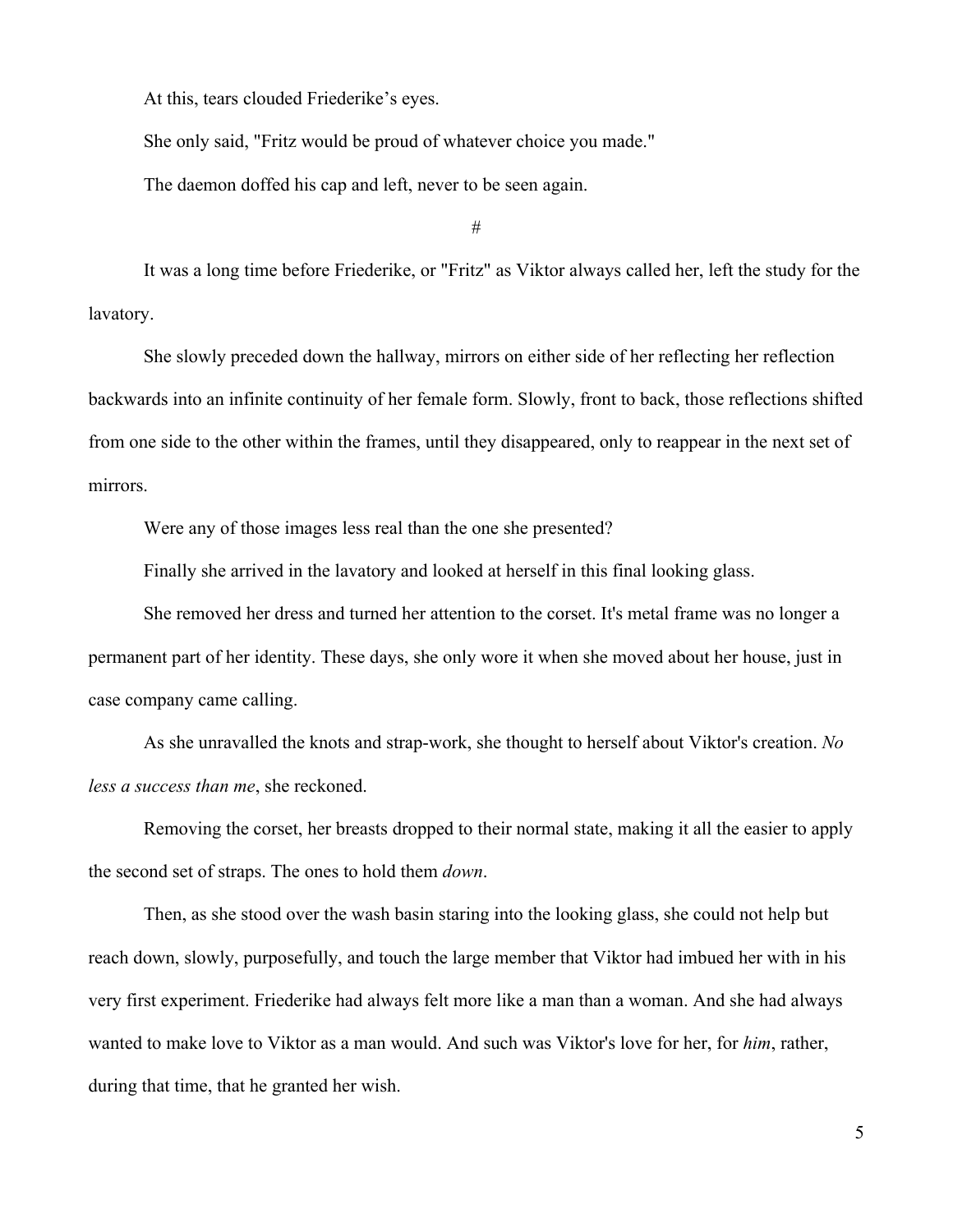Or perhaps the good doctor just needed a test subject.

Their experiment was a success, of course! But Friederike, Fritz, remembered the agitation. The arguments. His living subject became the object of Viktor's jealousy. For every love-filled day of beauty and lovemaking, there followed a day of scornful arguments and vitriol.

She left. But when she returned, it was no different. The warm feeling reading his letter inviting her back to witness the 'birth' of their creation (their 'son', Viktor called it) was repelled by the horror of it all. Indeed, Viktor had shrunken into a hollow husk of a man and much of his soul seemed now to reside inside the creature itself. This was no science—it was alchemy! How could her sweet, sweet Viktor have become such a monster?

Later, by a quirk of fate, a long forgotten will drafted by a young Viktor permitted her to inherit his estate. And now she had to live the life left to her, wandering about in the shadows at night...

She removed her make-up and replaced the dress with breaches and a topcoat. She combed back her hair and put on the spectacles. In the pubs she frequented, Fritz was expected.

She was, after all, a man about town.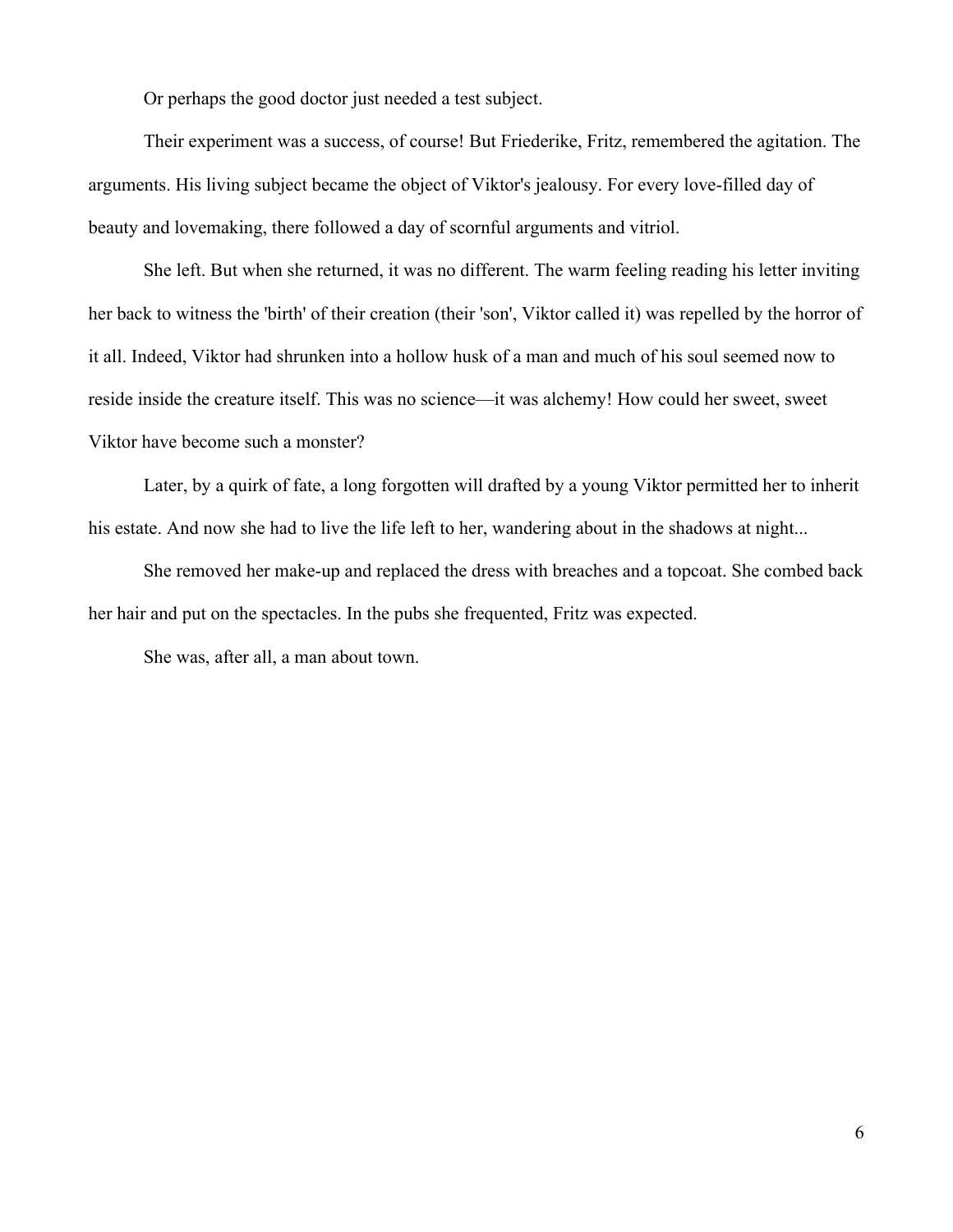## **Retired**

Sometimes, I cry when I meditate.

That's okay, you know.

Most people think meditation means clearing your mind. *Tabula rasa*. No thinking or feeling allowed.

But, that's not so.

Yes, while you notice your breath and your mind relaxes, sometimes your monkey mind runs wild.

But, mindfulness is about accepting those thoughts, fully, and without judgment—and then letting them go. Emotions will come. They arrive, suddenly filling your consciousness, like a small child's cry in the early morning.

You notice the emotion. You examine it. You allow yourself to feel it. And then you let it pass through you. Not forgotten, but no longer carrying you away from yourself.

You come back to the breath.

Always, you come back to the breath.

Part of my mindfulness routine is to picture a loved one, like one of my sons, sitting across from me in a chair. I hold their head in my hands, close enough to smell their happy breath, their smiling, cherubic faces joyfully squinting back at me.

Then their face changes. It hardens. No longer a child's face, they look as they do now. Men, with purposeful eyes, sharpened by time.

I thrice repeat this affirmation, for each of them:

*"May You Be Healthy, May You Feel Happiness and Find Joy. And May You Live With Grace."*

My sons are grown. But, the world can still hurt them.

I can see it happen, unfolding in another wave of images. Heartache that never heals. Hateful fits and starts from a society that seems to care less and less...even damage to their own children. So inevitable. I can't stop it from happening.

And so, sometimes, I cry.